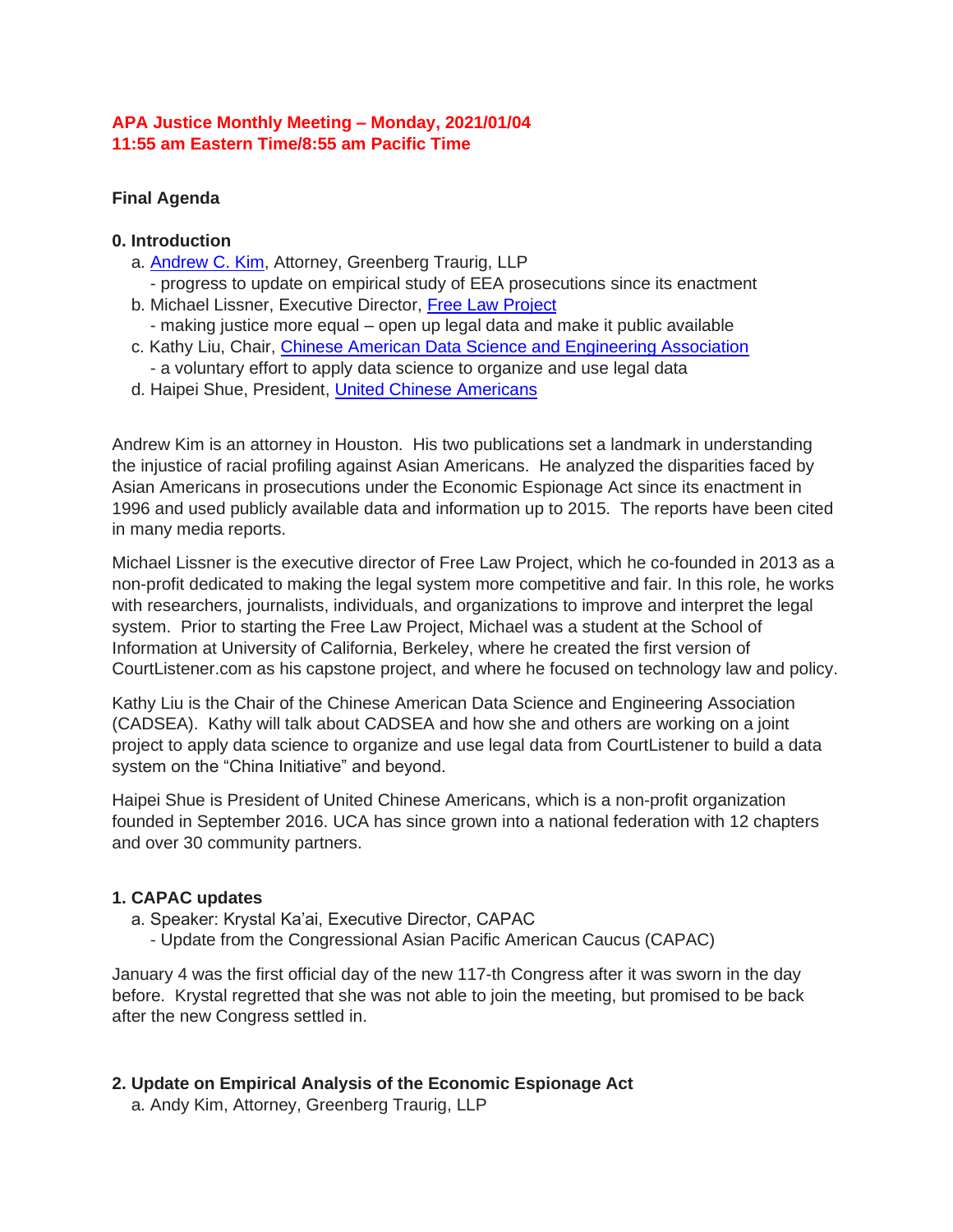- 2017/05 C100 White Paper: [Prosecuting Chinese "Spies": An Empirical Analysis of the](https://bit.ly/34CJC1v)  [Economic Espionage Act](https://bit.ly/34CJC1v)

- 2019/02 Cardozo Law Review: Prosecuting Chinese "Spies": An Empirical Analysis of the [Economic Espionage Act](http://bit.ly/2S8jrut)

Andy Kim gave a report on his ongoing efforts to update his white paper and described some of the preliminary empirical results on the Economic Espionage Act prosecutions since the enactment of EEA in 1996. Andy is in the process of finishing his quality check/recoding of the data, which he hopes to have finished soon. Once he completes these tasks, he will put together summary of the findings, and a rough timeline for them to roll out.

## **3. CourtListener and The Free Law Project**

a. Speaker: Michael Lissner, Executive Director, Free Law Project

- 2020/12/08 Law.com: [Rejecting Opposition From Judiciary, House Passes Bill to Make](http://bit.ly/3rccWF0)  [PACER Free](http://bit.ly/3rccWF0)

- 2020/08/06 AboveTheLaw: [Appeals Court Confirms What You Already Knew: PACER Is](http://bit.ly/34qTr1G)  [A Rip-Off](http://bit.ly/34qTr1G)

An innocent person, even with relatively high income, can be denied justice because of the high cost of legal information and services. This can be further misused by the government to force an unjust outcome with the threat of financial ruin. Court documents are publicly available, but it costs 10 cents a page to read or download from Public Access to Court Electronic Records (PACER). An appeals court has confirmed that PACER is a "rip-off" in a ruling in August 2020.

On behalf of the Free Law Project, Mike described the start-up as a non-profit organization in 2013 as part of a larger international movement for more fair and efficient legal systems. He identified the problems and solutions, as well as some of the major technical projects. We thank Mike for sharing his presentation package: Who We Are, What We Do It, which is shared as part of this meeting summary at [https://bit.ly/3kxkqxP.](https://bit.ly/3kxkqxP)

#### **4. Building A Legal Data System**

a. Speaker: Kathy Liu, Chair, CADSEA

Kathy described CADSEA and its voluntary efforts to apply data science to organize and use legal data to inform the "China Initiative."

As a very young non-profit organization, CADSEA was co-founded by Kathy and her friends in 2019. They strive to build a community where the data professionals and anyone interested in data science can learn, talk, and connect. CADSEA has four missions: Bridge the gap between academia and industry; Advocate continuing education and exchange of technologies and insights. Encourage technical innovations and entrepreneurship; Advance the development of leadership and other soft skills in the workplace.

They have been working very hard to achieve their goals, including a variety of events and group projects and inviting the best experts to share their insights with their audience. The Anti-Racial Profiling Project (ARPP) is one of their group projects. CADSEA members and audience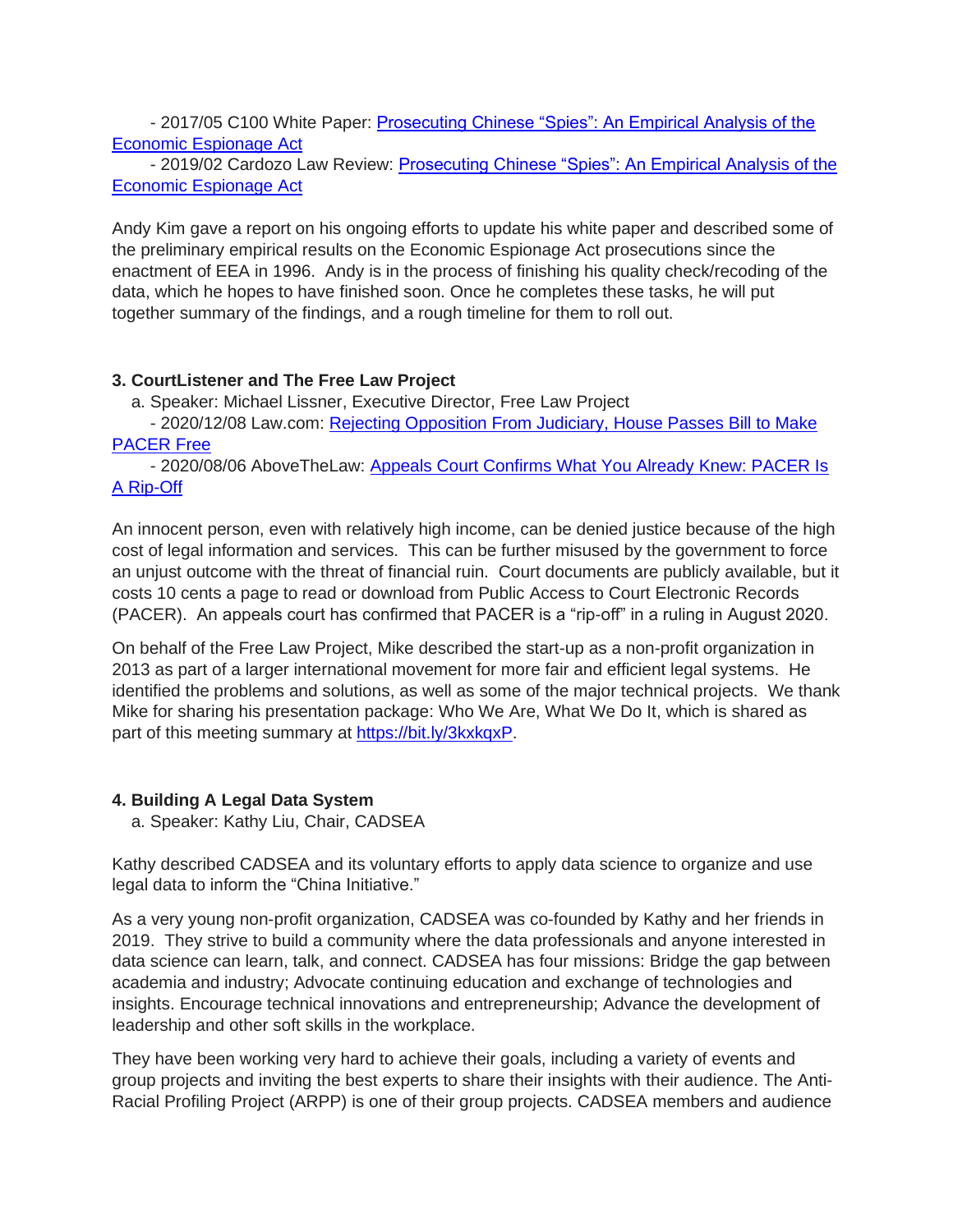are from all different backgrounds and industries, including image resignation and NLP from Finance, Government, Education, Medicare, and more. CADSEA is one of the major organizations of the data science around the Washington DC area. Their next goal is to expand to a national-scope organization and serve more people.

ARPP is an important project that intends to help the victims against injustice and bias, especially under the current circumstance. AAJC & APA justice are on the front line of advocacy. CADSEA supports them at the back end with the public data they need by building a top quality database that is accurate, reliable, and scalable. Three technical leaders are working on this project on a voluntary basis. They are all very experienced and spent a lot of time on this project. CADSEA also tries to draw other volunteers to work on this project from time to time.

Currently, CADSEA is working on "China Initiative" cases. Their data source is all public. Thanks to CourtListener, CADSEA can get the data from their database with use of API. CADSEA is refining its table structure in MySql and extracting the criminal counts and dispositions by each charge and disposition. In the future, CADSEA may conduct innovative data analysis from the perspective of data science.

#### **5. Update on Webinar Series**

a. Speaker: Michael German, Fellow, Brennan Center for Justice

- 2020/12/02 APA Justice: [Policy Needs for U.S. Science and Scientists](https://bit.ly/3mRbN36) [\(YouTube\)](https://bit.ly/3qsxFDW), [\(Facebook\)](https://bit.ly/3g9nrDI)

- 2020/09/30 APA Justice: [The Human and Scientific Costs of The "China](https://bit.ly/3qv8dxw)  [Initative"](https://bit.ly/3qv8dxw) [\(YouTube\)](https://bit.ly/3kFFOS2), [\(Facebook\)](https://bit.ly/3c2aV70)

Asian Americans Advancing Justice/AAJC, APA Justice, United Chinese Americans, Asian Pacific Islander American Public Affairs Association, and the Brennan Center for Justice at NYU Law School are partnering to produce a series of webinars to raise awareness of a growing number of federal investigations and prosecutions targeting Chinese nationals in the U.S. and Chinese American scientists under the umbrella of the "China Initiative." The first webinar provided a broad overview of the harms caused by the China Initiative, and the second focused on the harms to the scientific communities. The videos are available on the APA Justice website. We plan to host three more webinars in the series so please look for announcements from the host organizations.

#### **6. Legal Defense Fund for Franklin Tao**

- a. Speaker: Haipei Shue, President, UCA
	- [Justice for Franklin Tao.](http://bit.ly/37VKYpp) Kansas University Professor of Chemistry

Haipei reported that Professor Franklin Tao's case is waiting for a trial schedule soon. His case has increasingly received attention of many Asian American and civil rights groups, which have circulated a letter to Biden transition team asking for the controversial "China Initiative" under DOJ to be terminated. Prof. Tao's defense has already spent \$400,000, while going to trial will take another \$400,000 minimum. Tao and his family have spent all their savings, and exhausted even the list of people to borrow money from. Chinese American community has set up a legal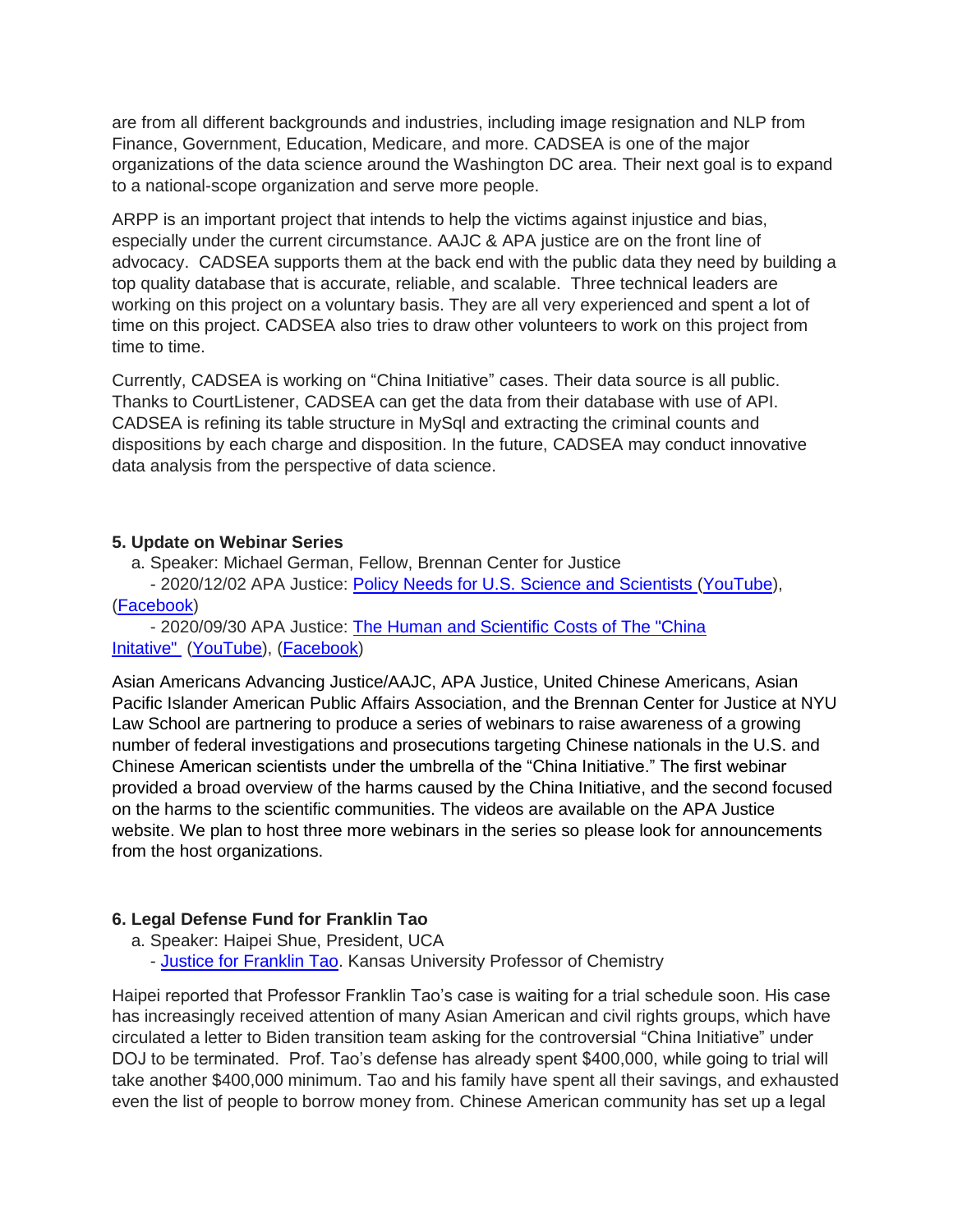defense fund for Prof. Tao and a nationwide public fundraising drive will start soon to raise the money so that he will have the resources to clear his name at the court.

## **7. Anti-Racial Profiling Activities**

- a. Update on Anti-Racial Profiling Project
	- Speaker: Gisela Kusakawa, Advancing Justice | AAJC
	- Sign-on: [Letter to President-Elect Joe Biden](https://apajustice.us10.list-manage.com/track/click?u=e7b59f65e74d0cf687a5f268c&id=971453cea9&e=aad73a8381)

Gisela Kusakawa from Advancing Justice | AAJC provided updates on the letter to President-Elect Joe Biden and to FOIA requests submitted by the organization. In January 2021, Advancing Justice | AAJC along with APA Justice and the Brennan Center led a letter with over 160 signatories asking the Biden administration to end the "China Initiative" which is based upon the unlawful and bigoted premise that scientists of Chinese descent should be investigated based simply on their ancestry. The letter provided additional recommendations to the Biden administration such as (1) request that the Justice Department review all "China Initiative" prosecutions and investigations closed prior to prosecution under the "China Initiative," (2) review and take measures throughout the government to combat racial bias, and (3) provide an opportunity for faculty, staff and scholars to adjust previous forms to follow new and clearer guidelines for grant applications, disclosures, and conflicts of interest.

In furtherance of combating racial profiling, Advancing Justice | AAJC submitted a FOIA requests to multiple federal agencies regarding scientists, researchers and scholars. In August 2020, Advancing Justice AAJC and Advancing Justice | Asian Law Caucus sought FOIA records from U.S. Customs and Border Protection (CBP) on their policies leading to the denial of entry to the United States to students with connections to China. In March 2020, the American Civil Liberties Union and the American Civil Liberties Union Foundation and Advancing Justice | AAJC submitted a FOIA request for records pertaining to the government's efforts to scrutinize, investigate, prosecute, and take other measures against U.S.-based scientists and researchers believed to have connections to China. This request was submitted to the National Institute of Health (NIH), the National Science Foundation (NSF), the Department of Justice, the Federal Bureau of Investigation, the Department of Energy, and the Department of Commerce. Advancing Justice | AAJC will provide updates to the results of these FOIA requests, but expects continued delays as a result of the pandemic. If you have any questions regarding the letter to the Biden administration or FOIA requests, please feel free to reach out to Gisela Kusakawa at [gkusakawa@advancingjustice-aajc.org.](mailto:gkusakawa@advancingjustice-aajc.org)

b. Letter to House Subcommittee Chair Jamie Raskin

- Sign-on: [Calling for a House Hearing on the Racial Profiling of Asian American and](http://bit.ly/38j0hqY)  [Chinese Scientists](http://bit.ly/38j0hqY)

Rep. Jamie Raskin's son passed away on New Year's Eve. [Thomas Bloom Raskin](http://wapo.st/38f4NrM) was 25 years old and a second-year student at Harvard Law School. Condolences to Rep. Raskin and his family may be sent to [jamie.raskin@mail.house.gov](mailto:jamie.raskin@mail.house.gov) or the congressman's district office at 51 Monroe St., Suite 503, Rockville, MD 20850.

Out of respect for the Raskin family, there will be a short delay in sending the letter to Rep. Raskin, who chairs the House Subcommittee on Civil Rights and Civil Liberties. The letter calls for a House hearing on the racial profiling of Asian American and Chinese scientists. Maryland